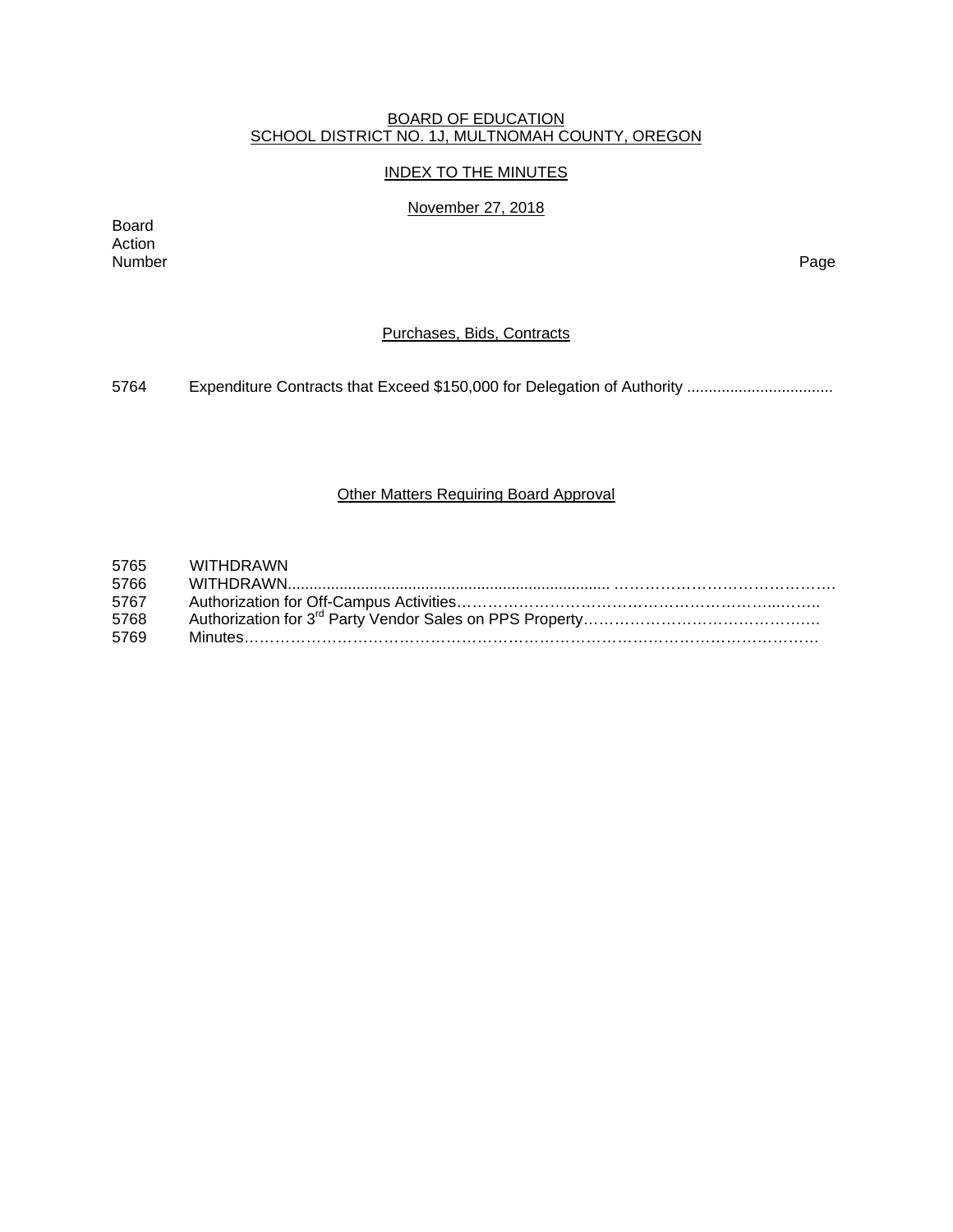# Purchases, Bids, Contracts

## Numbers 5764

Director Kohnstamm moved and Director Esparza Brown seconded the motion to adopt the abovenumbered item. The motion was put to a voice vote and passed unanimously (7-yes, 0-no), with Student Representative Paesler voting yes, unofficial.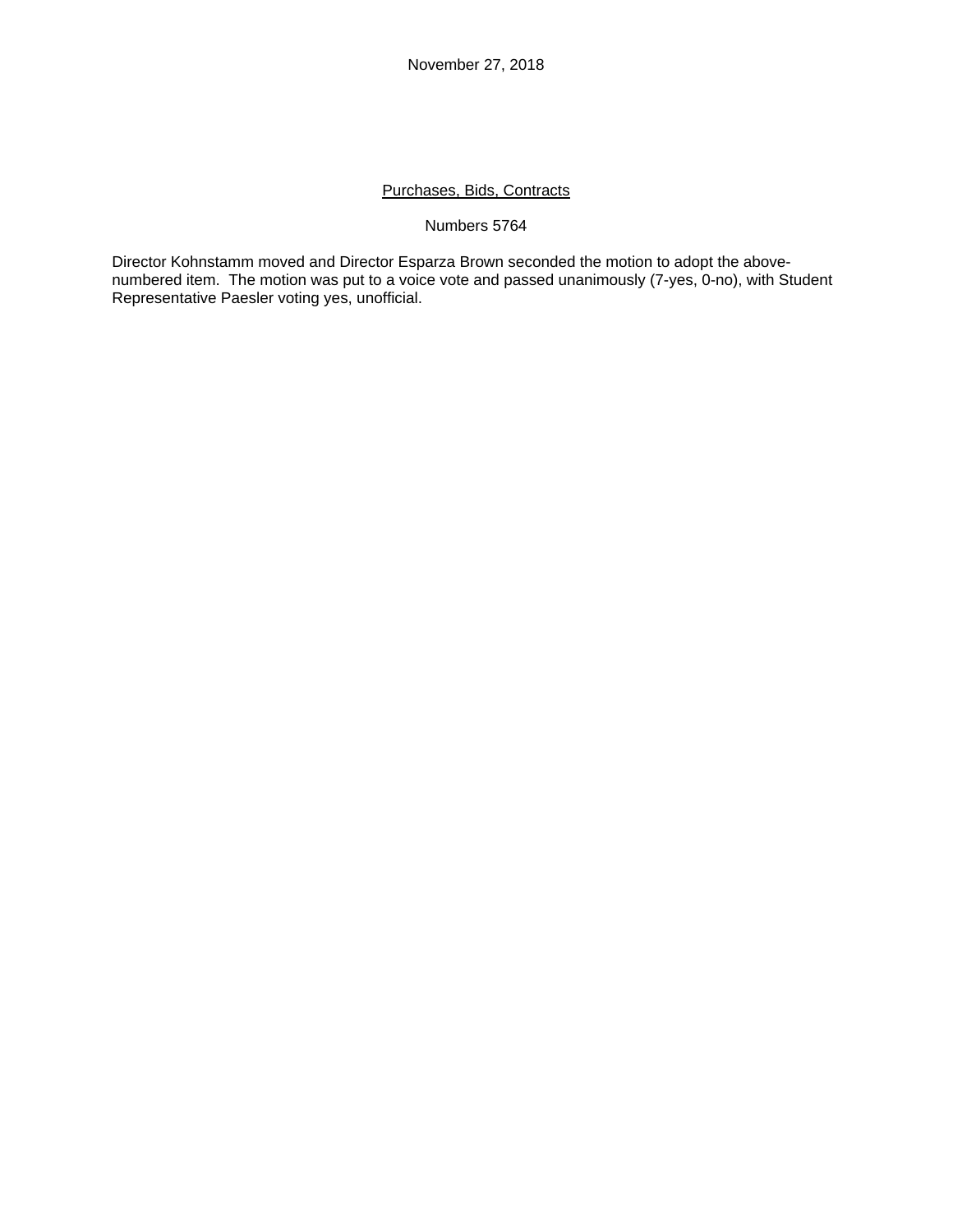# **RESOLUTION No. 5764**

## Expenditure Contracts that Exceed \$150,000 for Delegation of Authority

# **RECITAL**

Portland Public Schools ("District") Public Contracting Rules PPS-45-0200 ("Authority to Approve District Contracts; Delegation of Authority to Superintendent") requires the Board of Education ("Board") enter into contracts and approve payment for products, materials, supplies, capital outlay, equipment, and services whenever the total amount exceeds \$150,000 per contract, excepting settlement or real property agreements. Contracts meeting this criterion are listed below.

## **RESOLUTION**

The Superintendent recommends that the Board approve these contracts. The Board accepts this recommendation and by this resolution authorizes the Deputy Clerk to enter into the following agreements.

| <b>Contractor</b>                              | Contract<br>Term                | <b>Contract Type</b>                 | <b>Description of Services</b>                                                                                                                           | Contract<br>Amount         | Responsible<br>Administrator,<br><b>Funding Source</b>     |
|------------------------------------------------|---------------------------------|--------------------------------------|----------------------------------------------------------------------------------------------------------------------------------------------------------|----------------------------|------------------------------------------------------------|
| Miller Nash Graham &<br>Dunn LLP               | 11/28/18<br>through<br>12/31/19 | Legal Services<br>LS 67145           | Provide legal services on<br>various matters, as needed.<br><b>Direct Negotiation</b><br>PPS-46-0525(3)                                                  | \$350,000                  | L. Large<br><b>Fund 101</b><br>Dept. 5460                  |
| Bullard Law P.C.                               | 11/28/18<br>through<br>12/31/19 | <b>Legal Services</b><br>LS 67157    | Provide as needed legal<br>services: Labor & employment,<br>investigations, and union<br>negotiations.<br><b>Direct Negotiation</b><br>PPS-46-0525(3)    | \$250,000                  | L. Large<br><b>Fund 101</b><br>Dept. 5460                  |
| <b>INVO Healthcare</b><br>Associates           | 11/28/18<br>through<br>6/30/19  | <b>Personal Services</b><br>PS 67166 | Provide a Board Certified<br>Behavior Analyst (BCBA) team<br>to work with District students<br>and staff.<br><b>Direct Negotiation</b><br>PPS-46-0525(4) | \$296,688                  | Y. Curtis<br><b>Fund 101</b><br>Dept. 5414                 |
| <b>INLINE Commercial</b><br>Construction, Inc. | <b>TBD</b>                      | Construction<br>C XXXXX*             | Temporary heating for<br>Ainsworth School.<br>ITB-C 2018-2470                                                                                            | Not to Exceed<br>\$300,000 | C. Hertz<br><b>Fund 438</b><br>Dept. 5597<br>Project J0332 |

## **NEW CONTRACTS**

\* Contract is in negotiation and not finalized at this time. Staff seeks advanced authorization for this contract pursuant to the Purchasing & Contracting Delegation of Authority Administrative Directive, 8.50.105-AD, Section X(4): "The District may seek an 'advanced authorization' from the PPS Board of Education for any contract upon the approval of the Director of Purchasing & Contracting. The cost of the contract shall be a 'Not to Exceed' amount. Once the Board has approved it, no further authorization for the contract is required, providing the contract value remains at or below the 'Not to Exceed' amount."

# **NEW INTERGOVERNMENTAL AGREEMENTS ("IGAs")**

No New IGAs

## **AMENDMENTS TO EXISTING CONTRACTS**

No New Amendments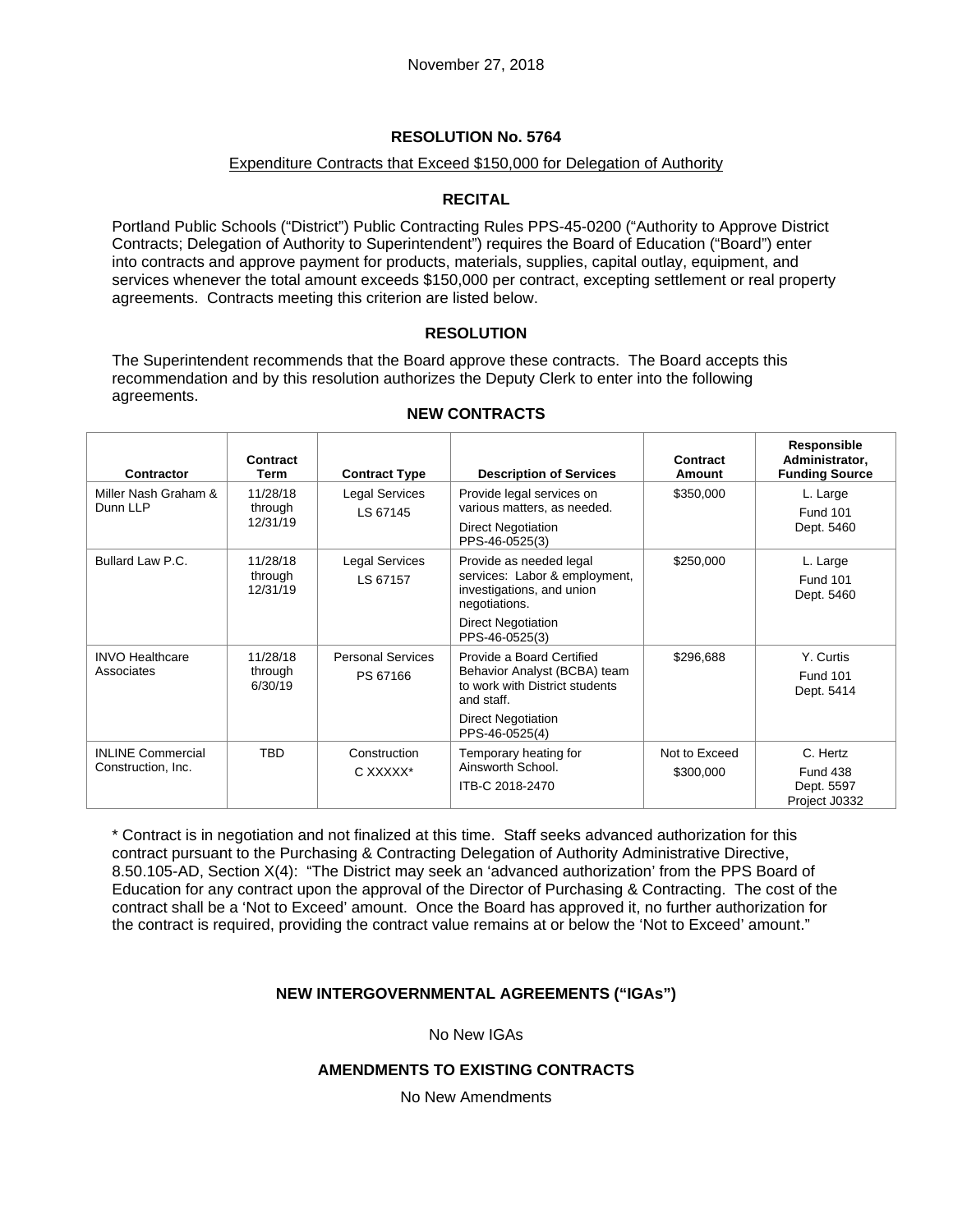November 27, 2018

## Other Matters Requiring Board Approval

Numbers 5765 and 5766 WITHDRAWN 5767 to 5769

Director Kohnstamm moved and Director Esparza Brown seconded the motion to adopt Resolutions 5767 through 5769. The motion was put to a voice vote and passed unanimously (7-yes, 0-no), with Student Representative Paesler voting yes, unofficial.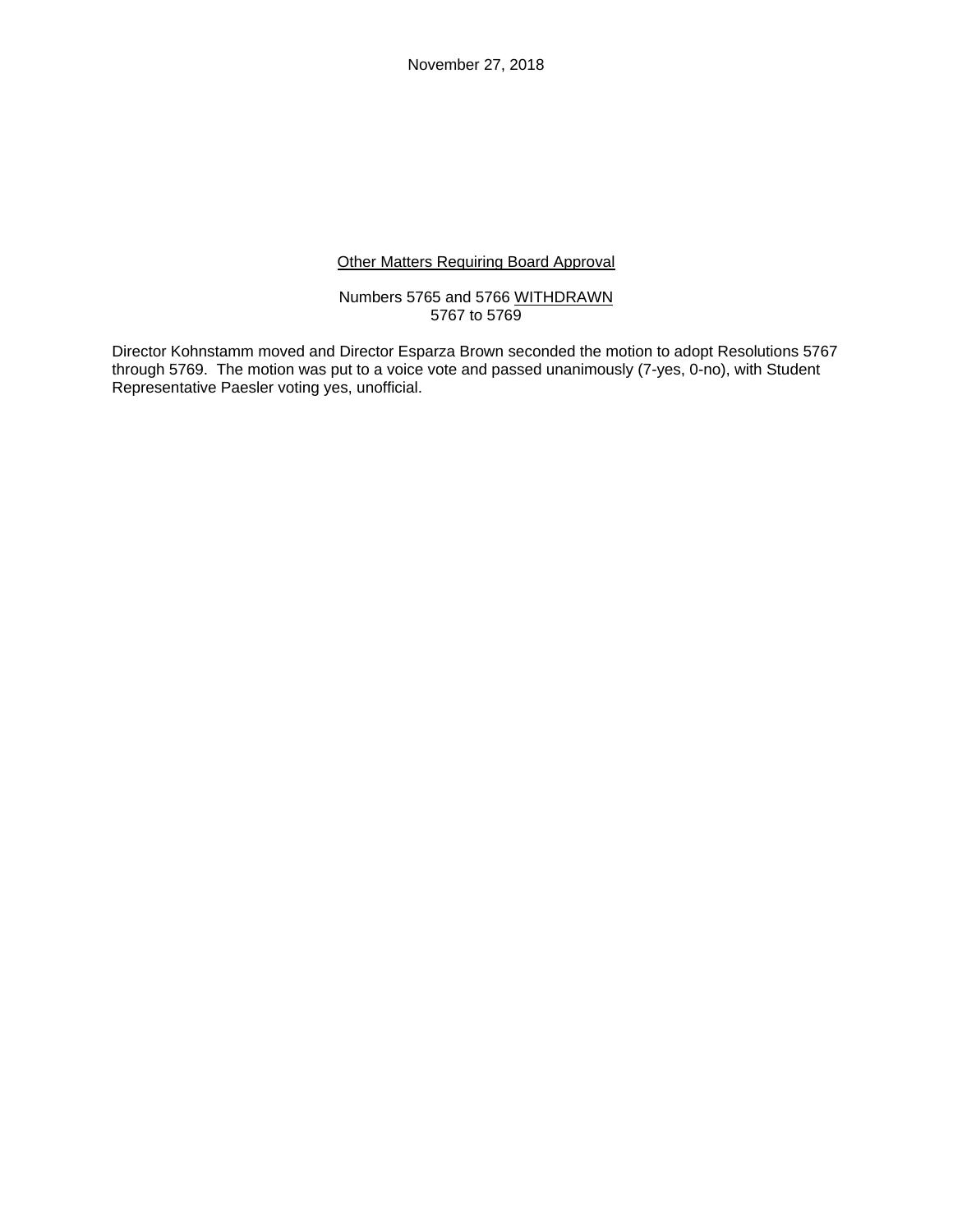November 27, 2018

### **Resolution No. 5765**

## **WITHDRAWN**

#### **RESOLUTION No. 5766**

## **WITHDRAWN**

#### **RESOLUTION No. 5767**

#### Authorization for Off-Campus Activities

# **RECITAL**

Portland Public Schools ("District") Policy 6.50.010-P ("Off-Campus Activities") requires the Board of Education ("Board") consent to student out-of-state travel.

## **RESOLUTION**

The Board has reviewed the request for out-of-state travel. All required documents have been submitted to the Risk Management Department. The Superintendent recommends that the Board consent to the student out-of-state travel for the below request:

| Date(s)        | School,<br>Course, and<br>Number of<br><b>Students</b> | <b>Purpose of Travel</b>                             | <b>Travel Destination</b> | <b>Estimated Cost</b> |
|----------------|--------------------------------------------------------|------------------------------------------------------|---------------------------|-----------------------|
| 12/18-23 2018  | Grant HS,<br>12                                        | <b>Basketball Tournament</b><br>Boys Basketball Team | Las Vegas, NV             | \$715 per student     |
| $1/3 - 6$ 2019 | Lincoln HS.<br>12                                      | Speech and Debate<br>Team                            | Spokane, WA               | \$200 per student     |
| 12/26-30 2018  | Madison HS.<br>12                                      | <b>Basketball Tournament</b><br><b>Boys Varsity</b>  | Gillette, WY              | \$783 per student     |
| 12/7/18        | Lincoln HS.<br>35                                      | Debate Tournament                                    | Ridgefield, WA            | \$30 per student      |

## **AUTHORIZATION FOR OFF-CAMPUS ACTIVITIES**